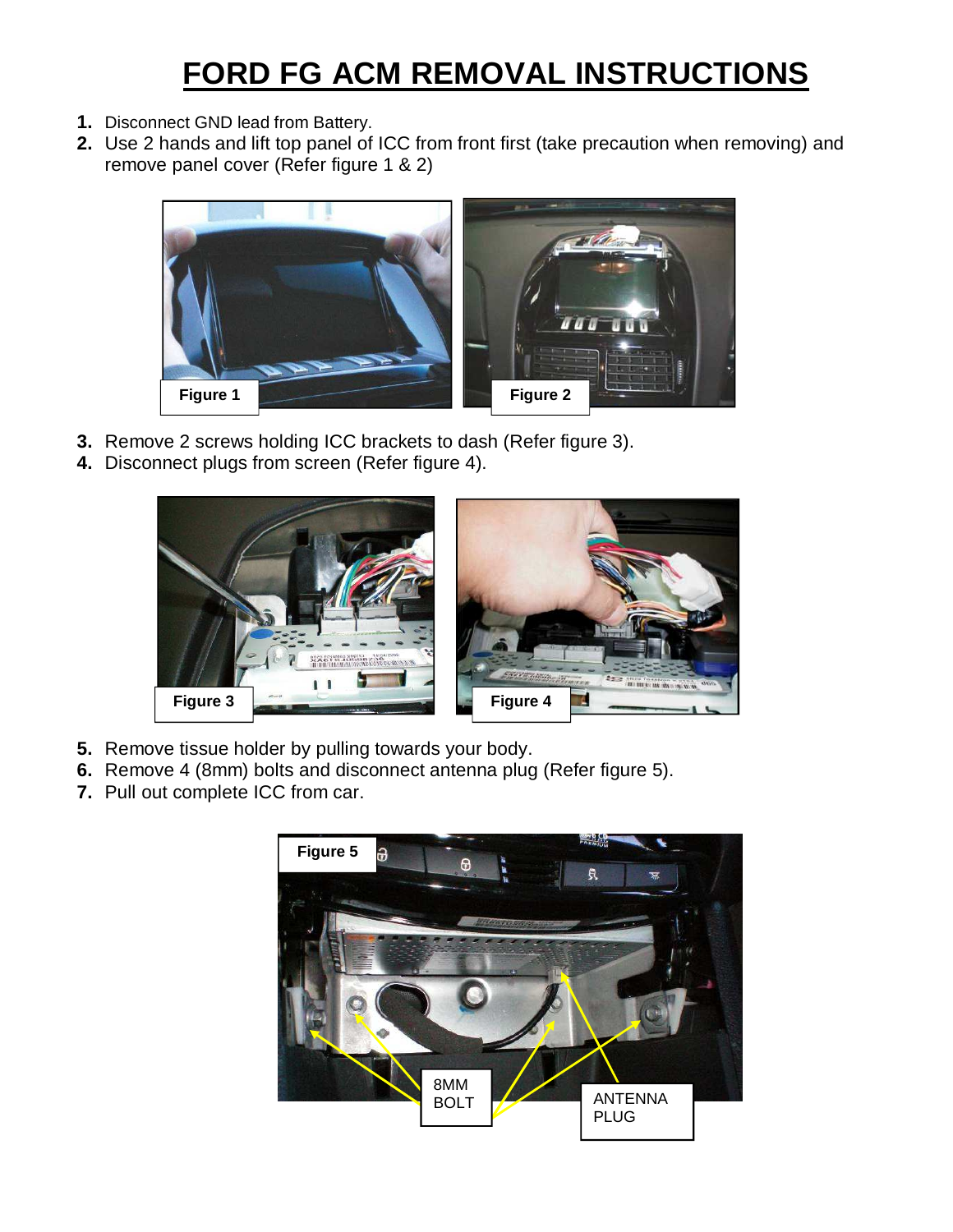**8.** Remove 4 screws holding the TFT screen to the facia.



**9.** Remove the 2 x screws from either side of the audio module holding it in place and remove the cable tie attached to the top of the chassis holding the cable in place.

## **HOW TO IDENTIFY YOUR ACM**